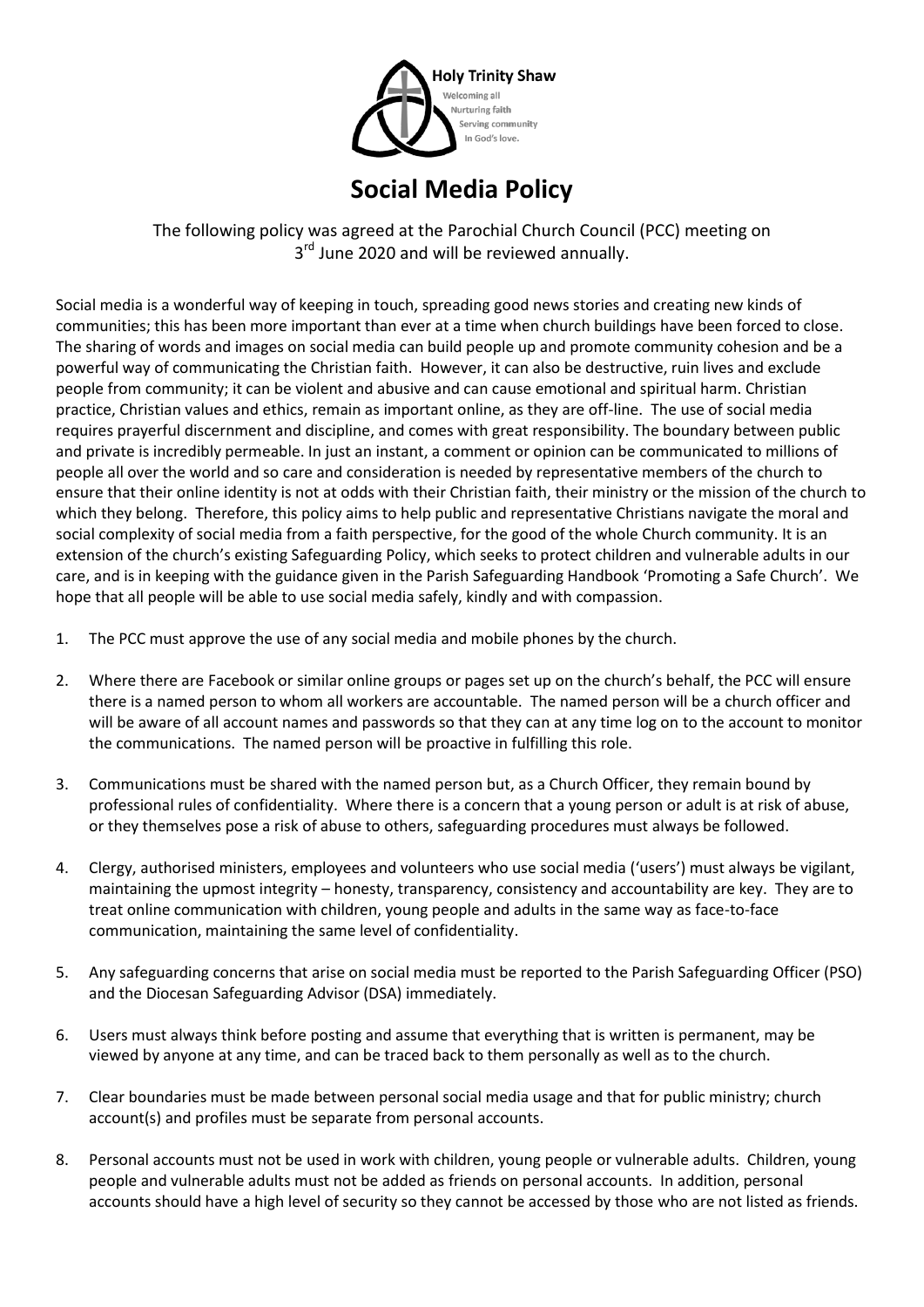- 9. Written consent from parents/carers must be obtained in order to a) use and store photographs of children/young people on the church's social media and website, b) use telephone, text message, email and other messaging services to communicate with young people, c) allow young people to connect to the church's social media pages, d) meet with young people on a video conferencing platform.
- 10. Only approved church/ministry accounts will be used to communicate with children, young people and/or vulnerable adults. The named person will be able to access this and review conversations, and the account will be visible to young people and their parents. Young people will be made aware that any communication will be viewed by all users. Any messages and threads through social networking sites will be saved so that evidence can be provided, if required, of the exchange.
- 11. One-to-one communication with children and young people is to be avoided; visual media should not be used for one-to-one conversations with young people.
- 12. Clear and unambiguous language must be used in all communications, avoiding abbreviations, in order to minimise the risk of misinterpretation.
- 13. Any inappropriate material received through social networking sites of other electronic means must be saved and downloaded to hard copy and shown immediately to the named person, PSO, incumbent or, if appropriate, DSA.
- 14. Passwords will be used for all accounts and users will log off promptly after use to ensure that nobody else can use social media pretending to be them or the church.
- 15. Users must not 'facebook stalk' or say anything on social media that they would not be happy saying in a public meeting, to someone's face, writing in a local newspaper or on headed notepaper.
- 16. Users must not comment on photos or posts, or share content, unless appropriate to their church role.
- 17. Users must not allow content to contain or share links to other sites that contain a) libellous, defamatory, bullying or harrassing statements, b) breaches of copyright or data protection, c) material of an illegal nature, d) offensive sexual or abusive references, e) inappropriate language, f) anything which may be harmful to a child, young person or vulnerable adult, or which may bring the church into disrepute or compromise its reputation.
- 18. For those clergy, authorised ministers, employees and volunteers who also have personal accounts, anything published on those is no different from making such information available in any public forum.
- 19. Joining instructions for any video conferencing meetings will not be publicly available; they will be shared with those who need to know and/or in private social media groups. Passwords and waiting rooms will always be used.
- 20. Video conferencing screen sharing options will only be available to the meeting host.
- 21. Video conferencing meetings will not be recorded by any participant without the agreement of the host and the consent of all those present.

## **Video Conferencing with Children and Young People**

It may, at times, be appropriate to use video conferencing to meet with a group of children or young people. In doing so, these additional points apply:

- 22. PCC approval must first be given.
- 23. Written parental consent must be obtained. This may be electronic.
- 24. Meeting invitations and joining details will be emailed to parents/carers, rather than the young people themselves.